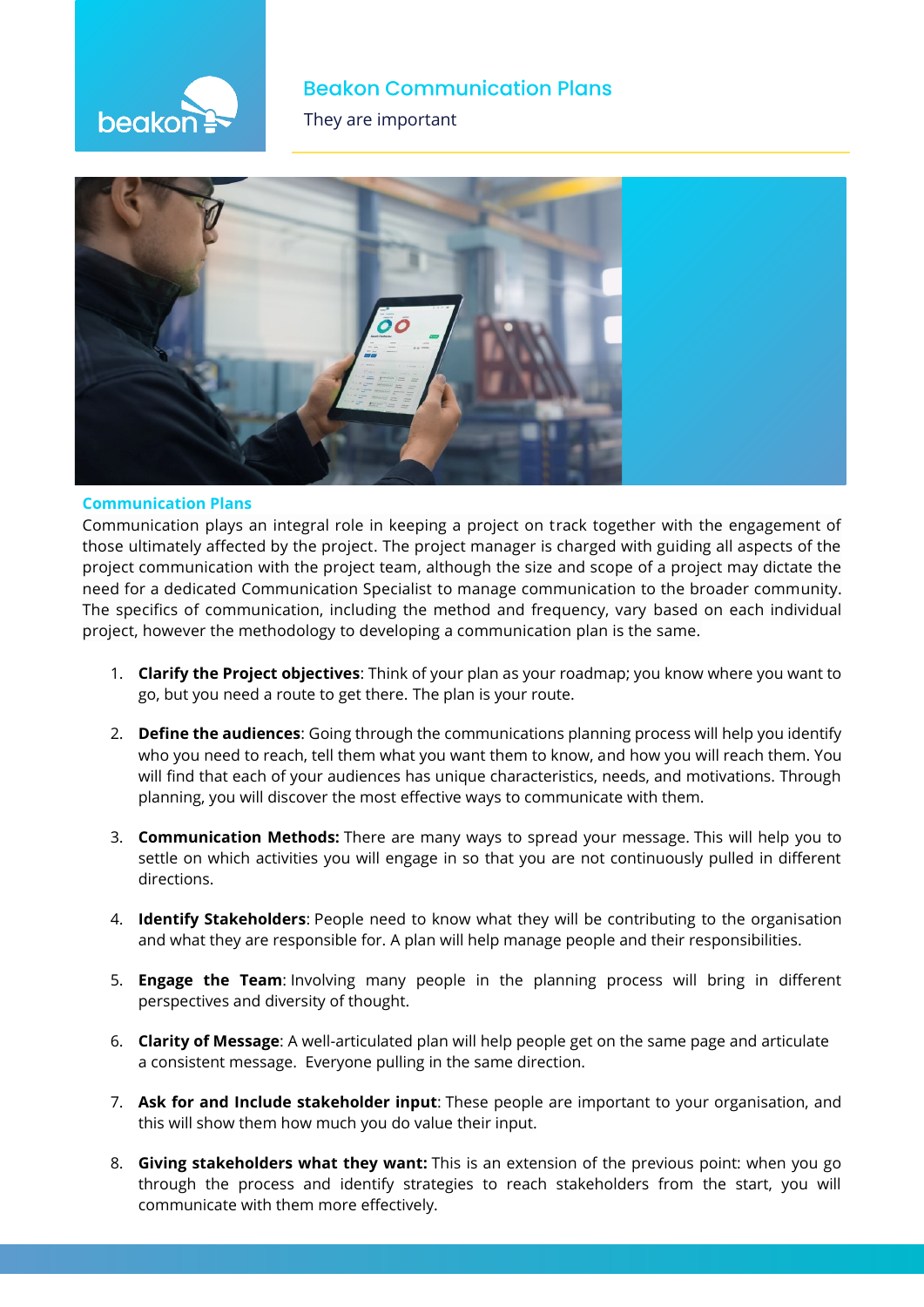beako

9. **Empowerment through Ownership:** Getting involved in the process and integrating participants' opinions brings a sense of ownership.

10. **Assess Success**: Organisations will often do a review to determine strengths, weaknesses, and obstacles and then create and implement new approaches based on that feedback. You can develop a unique, tailored evaluation strategy that will gather the information you need to improve your plan.

Do not over complicate your plan, 'keep it simple' using the following format.

They are important

| <b>Audience</b>                           | <b>Message</b>               | <b>Communicator</b>                                     | Frequency                                 | <b>Method</b>                                                                       | <b>Feedback</b>                                          |
|-------------------------------------------|------------------------------|---------------------------------------------------------|-------------------------------------------|-------------------------------------------------------------------------------------|----------------------------------------------------------|
| Who is this<br>communication<br>aimed at? | What are the<br>key messages | Who will be<br>responsible for<br>this<br>communication | How often will<br>this be<br>communicated | How will it be<br>communicated<br>(classroom,<br>postcard,<br>email,<br>SharePoint, | Did it work?<br>Do not forget<br>to ask the<br>question. |
|                                           |                              |                                                         |                                           | SMS, Posters,<br>gimmick)                                                           |                                                          |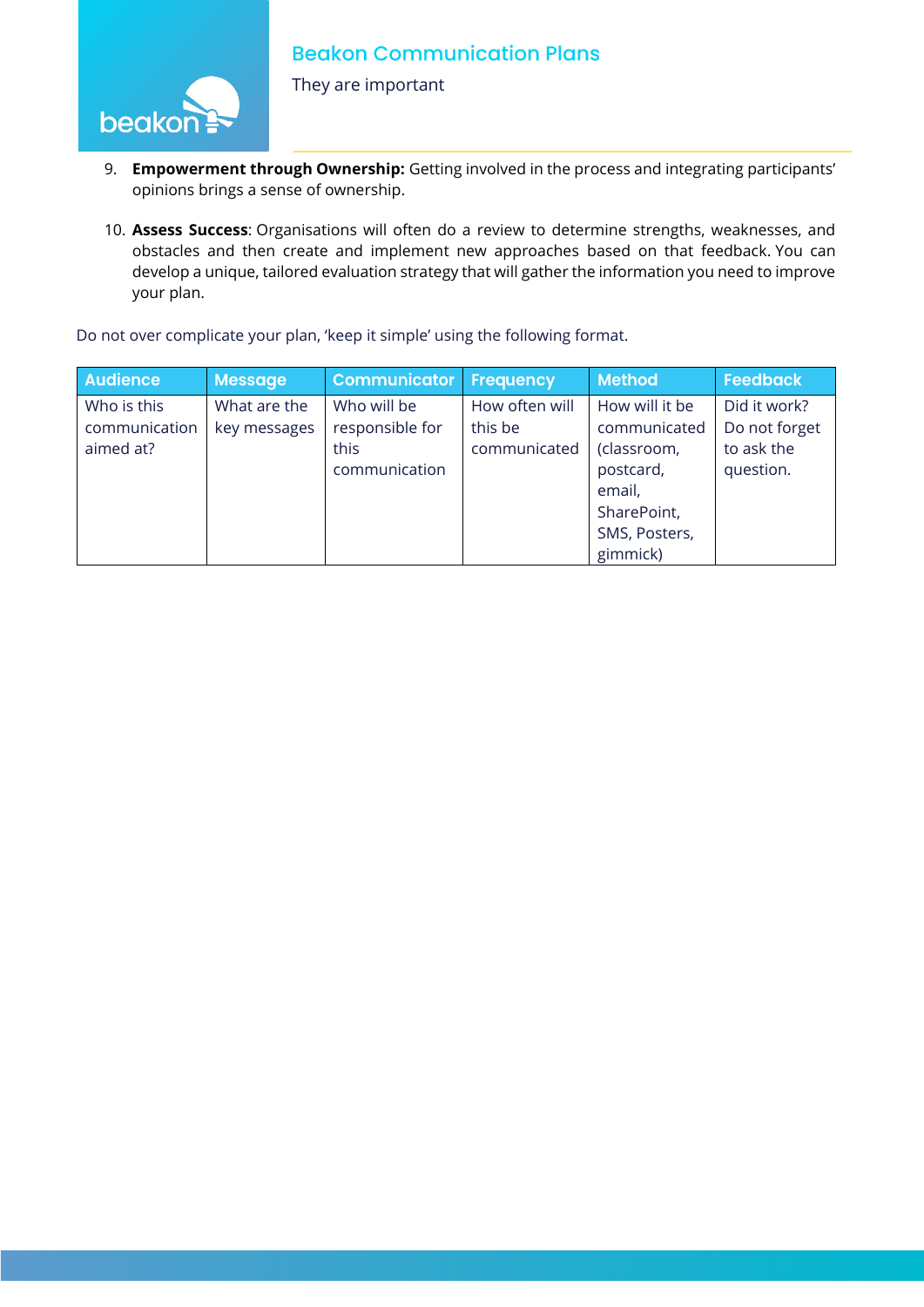

Getting Started

## **Phase**

#### **Define and Prioritise your Goals**

Customers typically take the approach of walking before they run. They focus first on a subset of the functionality available in Beakon rather than allowing users to get comfortable with the application and adopt the most critical features, and then add more functionality during later phases.

When defining your process, it helps to follow these steps:

- Identify key characteristics of your business processes
- Define and develop an overview of your own process
- Clarify what happens at each step, what inputs are needed, who does what, and how to measure the results

Define concrete goals. Keep in mind that different groups within your organisation are likely to have different goals. For example:

- Executives want to improve work health and safety and track top performers or customer issues.
- Work health and safety managers want better visibility into their pipelines and reports that summarize key information.
- Work health and safety reps want to easily access the work health and safety materials they need and cut down on administrative work.

Beakon provides various reports to help measure whether you have reached your goals. Most people, and most organisations, want to take on more than they can handle at any one time. Clearly defining your goals and then prioritising them will make it easier to decide what to put off, and/or what should be brought forward. Having some early "wins" is essential. When people experience the value of Beakon firsthand, they are more likely to support adding additional features.

#### **Prepare**

Careful preparation and planning will help make the remaining steps in implementing Beakon go smoothly.

| <b>Task</b>                                                           |  |  |
|-----------------------------------------------------------------------|--|--|
| Define your business goals and objectives                             |  |  |
| Identify key characteristics of your business processes               |  |  |
| Define and develop an overview of your own process                    |  |  |
| Clarify what happens at each step                                     |  |  |
| what inputs are needed, who does what, and how to measure the results |  |  |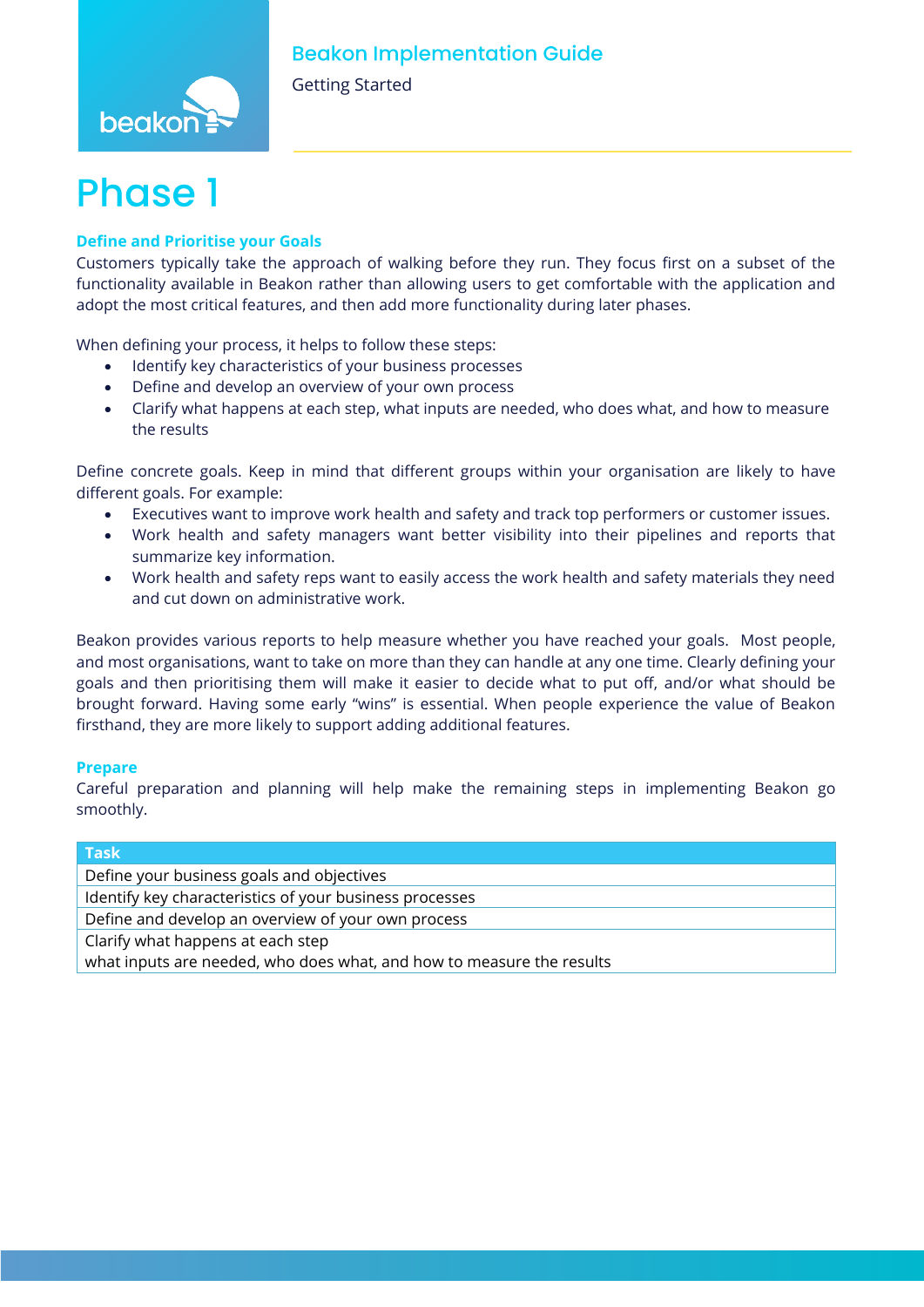

Getting Started

# **Phase** 1

#### **Map your Business Processes to Beakon**

The most important step when setting up Beakon is filling in the **Beakon Getting Started** Excel Document. This contains vital settings for master data including, user profiles, skills, and other information needed to set up Beakon. We recommend clients send Beakon all the current information on hand to review and assess before any work commences on the Excel Document.

#### **Task**

Complete the 'Beakon Getting Started' Excel Document

#### **Set Up Beakon**

**Company profile** – These settings use your local time for setting the time zone, default language, and the **default currency.**

**Establish User Access and Permissions** - There are some key components that determine users' access to data as well as what they can do with the data, they have access to.

**Data Access** - When setting up Beakon for the first time, you need to make some decisions about who will have access to what data.

**Role Hierarchy** - The person in the top role has full access (view and edit) to his or her data as well as the data of anyone lower in the hierarchy. Two common ways to set up role hierarchy are by region or by product.

- System Administrator Can configure and customize the application
- Standard User Can run reports and create and edit records, access certain modules and functionality

Define the basic roles, such as work health and safety representative, director of work health and safety, and CEO. It is not necessary to create individual roles for each title; the idea is to simply define a hierarchy that gives users in higher-level roles access to the information entered by users in the lower-level roles.

| <b>Task</b>             |  |
|-------------------------|--|
| Define your roles       |  |
| Define your user access |  |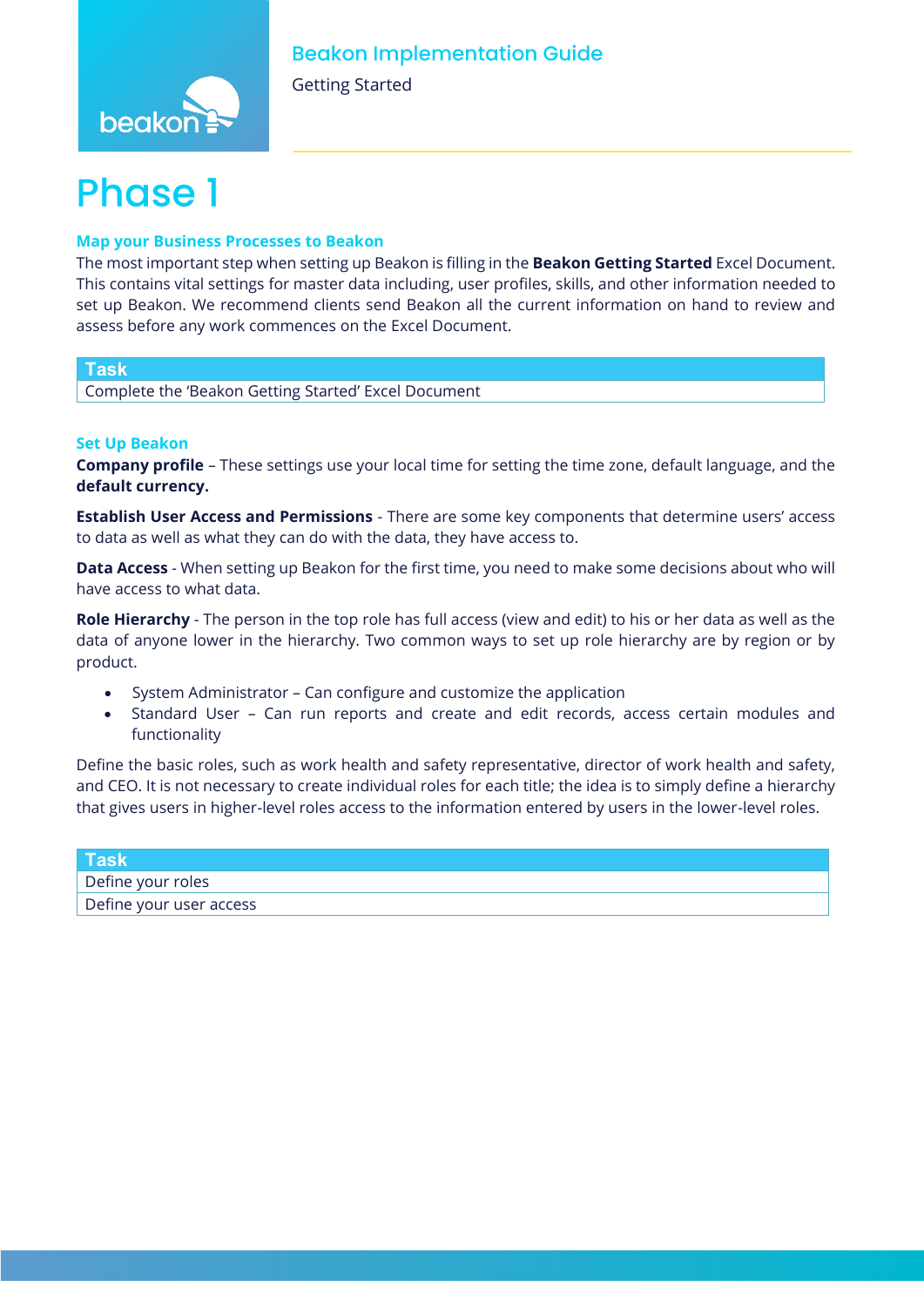Getting Started



#### **Develop Your Rollout Plan**

It does not have to be elaborate, nor does it have to be a step by step task list. What it needs to be are clear milestones with deliverable dates, including our already established WHO, WHAT, WHEN, WHERE model (see our Implementation 101 resource paper)

#### **Train Your Administrator**

Investing in your administrator is the best way to ensure success. Beakon offers both virtual and in person training to support this important step. We also offer a popular basic course called 'Getting Started: Administering Beakon' together with comprehensive instructor led training courses regionally and virtually.

#### **Communicate with Your End Users**

You have done your due diligence to follow a clear plan, set up and customise Beakon to fit your needs, and scrubbed and imported your data. Now it is time to focus on training your users and driving adoption. With clear goals set, you can now engage your users. User adoption is critical for Beakon success.

- **Keep users informed** Keep your users updated as the handover date approaches. For the highest impact, these communications should come from the executive sponsor.
- **Develop a training strategy** The training strategy summarises the plan and provides users with clear direction on what is expected and how they'll use the application.

#### **Understand Your Audience**

- Knowing your audience is critical to the success of training. Different kinds of users will have distinct goals and perform different tasks in Beakon, so it is important to focus your training based on their roles.
- Train your management team separately from your end users since they will interact with the application in different ways. This also applies to different areas of the business. If you are deploying to multiple departments, you want to train your marketing users separately from work health and safety or support.
- Also, if you are deploying Beakon globally, certain factors might affect your training strategy.
- Be sure to consider language, cultural differences, and time zones so that your training is appropriate for an international audience.

#### **Provide Relevant Content**

- Your users will be more engaged with the training if it's relevant to them. Be sure to incorporate scenario-based training using real data so that users walk through examples they confront in their daily lives.
- Interactive, hands-on exercises are a great way to provide realistic training.
- Quick reference cards give users something to use when they are on the job. Use the cards during training for reference and consider publishing them online later.
- Slide shows give your users the big picture and can be launched from Beakon. Remember: Keep it simple!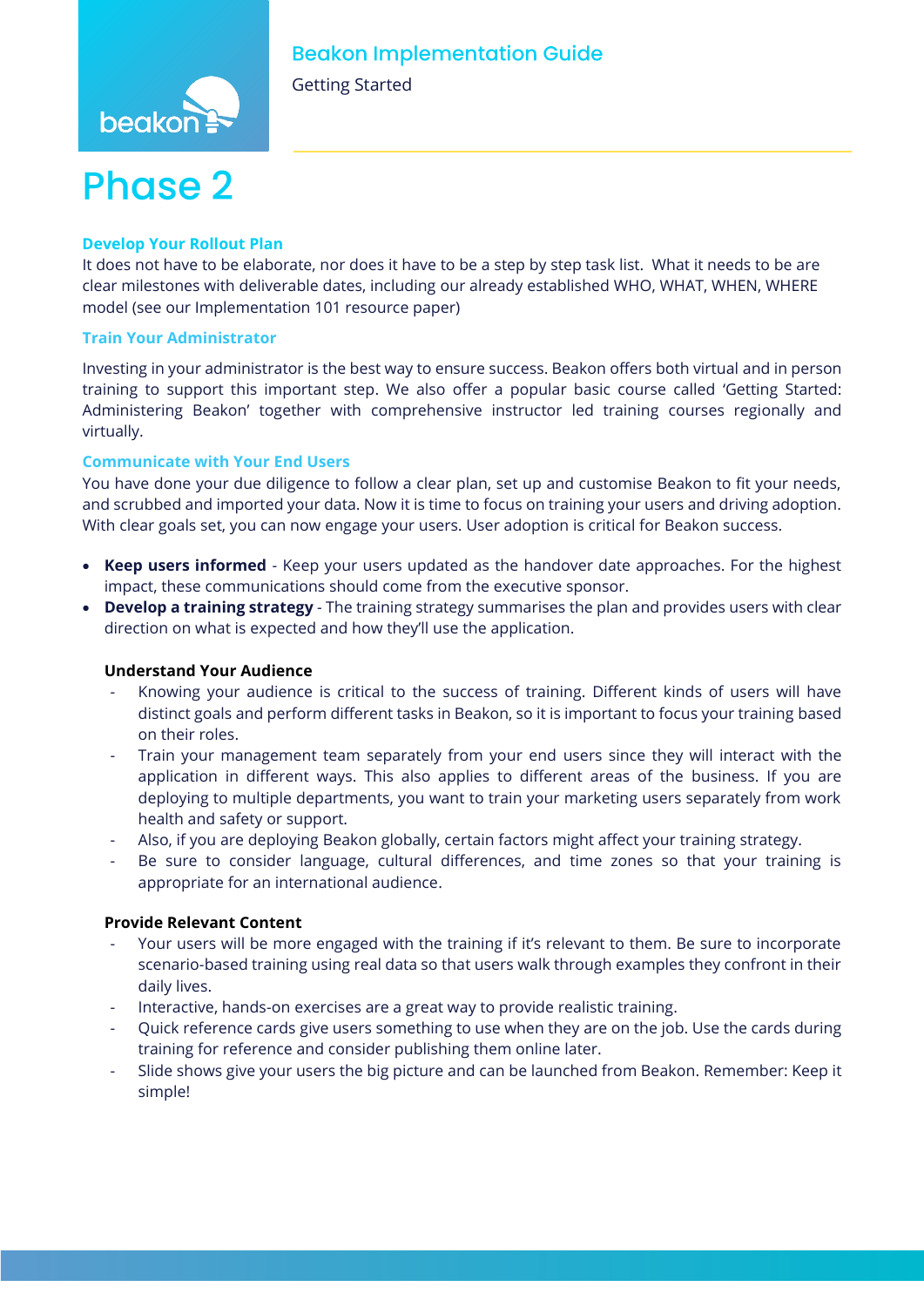

Getting Started

#### **Deliver Effective Training**

- When planning how you will deliver the content, think about the pace of the training. We recommend creating multiple training sessions. Cramming all the content into one long session can overwhelm users and prevent them from retaining the information. This is especially important if your deployment of Beakon is very complex or if you are introducing new processes.
- We always recommend live, face-to-face training where possible to ensure your audience. However, this may not work if your team is spread across different geographies, so you might provide users with web training or pre-recorded training.

#### **Q&A – Lastly, when you deliver training, be sure you leave time for feedback and questions.**

#### **Handover**

Now that you've you trained your users, you are ready to flip the switch and start using Beakon.

**User Adoption** - The key to increasing user adoption is supporting users and being responsive to their needs, tracking usage trends over time, and actively encouraging adoption. Understanding what works and what does not is critical, both immediately after hand over and over the long term.

Supporting users is an ongoing process. It involves getting user feedback, providing ongoing training, and identifying user champions who will help their co-workers day to day. Here are some ideas for providing user support:

- **Encourage user champions** Identify users who are enthusiastic about Beakon and encourage them to help others. Leverage their success to help inspire others.
- **Address problems quickly and publicly** Consider any problems an early warning.
- Fix problems and modify the application based on feedback immediately. Communicate to users how the problems were solved and how their feedback directly impacted the application.
- **Offer refresher training** Additional or "refresher" training does not have to be formal; just make sure it's appropriate for each user group. For example, work health and safety managers and work health and safety reps will have different issues and will need different refresher sessions.

**Measure Adoption** - Before you can improve adoption, you must measure it. Then you can use incentives to actively encourage adoption.

The most common measurement of adoption is the login rate, but it cannot be the only measure. For a more detailed analysis of usage and adoption, consider taking a phased approach to track progress.

- Are users logging in?
- Who is logging in most frequently?

As your usage evolves, so will your adoption metrics.